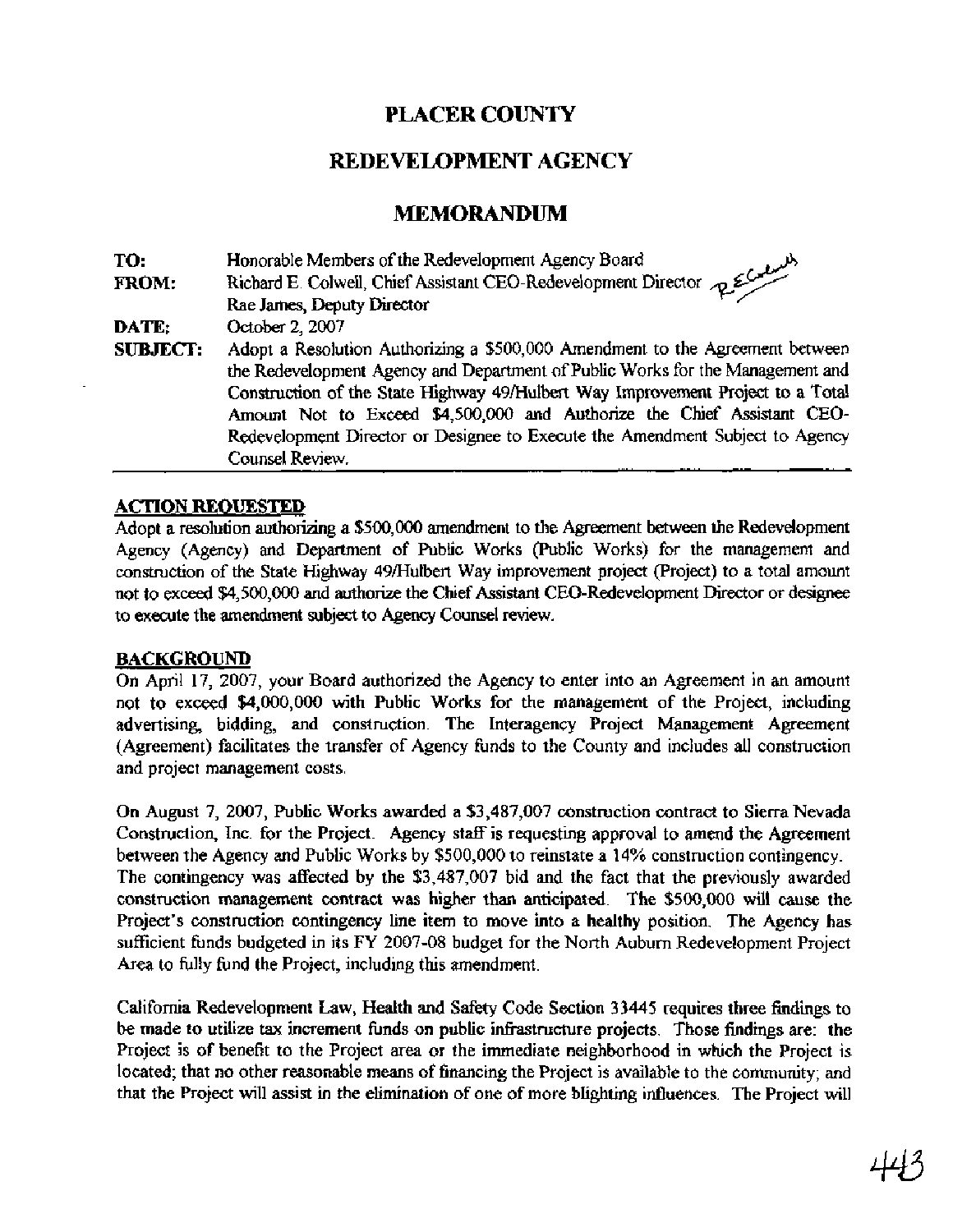assist in meeting the following goals of the North Auburn Redevelopment Project Area: assist in the development of underdeveloped or under utilized areas, improve access and circulation within the Project Area, and eliminate blighting influences. The public benefit derives from providing public infrastructure necessary to serve new development. Staff has determined that there are no other means of financing the Project.

#### **ENVIRONMENTAL STATUS**

The Planning Commission approved the Environmental Impact Report for Auburn Plaza and the Project on April 14, 2005. A Finding of No Significant Impact was determined under the National Environmental Policy Act (NEPA). This administrative action to finance the Project does not constitute a separate project under California Environmental Quality Act Guidelines, section 153780(3) and is exempt fiom NEPA per 24 **CFR** Part 58.34(a)(l) and (a)(3).

#### **FECAL IMPACT**

The Agreement has been amended to an amount not to exceed \$4,500,000. The Agency has received a \$1,888,397 California OTC Block grant award and an **Bank** loan in the amount of \$1,500,000 to support the Project. The remaining Project hnds are derived fiom budgeted North Auburn Redevelopment Project Area Tax Increment Funds and developer contributions. There is no impact to the County's General Fund.

#### **RECOMMENDATION**

Adopt a resolution authorizing a \$500,000 amendment to the Agreement between the Agency and Public Works for the management and construction of the State Highway 49/Hulbert Way improvement project to a total amount not to exceed \$4,500,000 and authorize the Chief Assistant CEO-Redevelopment Director or designee to execute the amendment subject to Agency Counsel review.

Attachment: Resolution Amendment

cc: Karin Schwab, Agency Counsel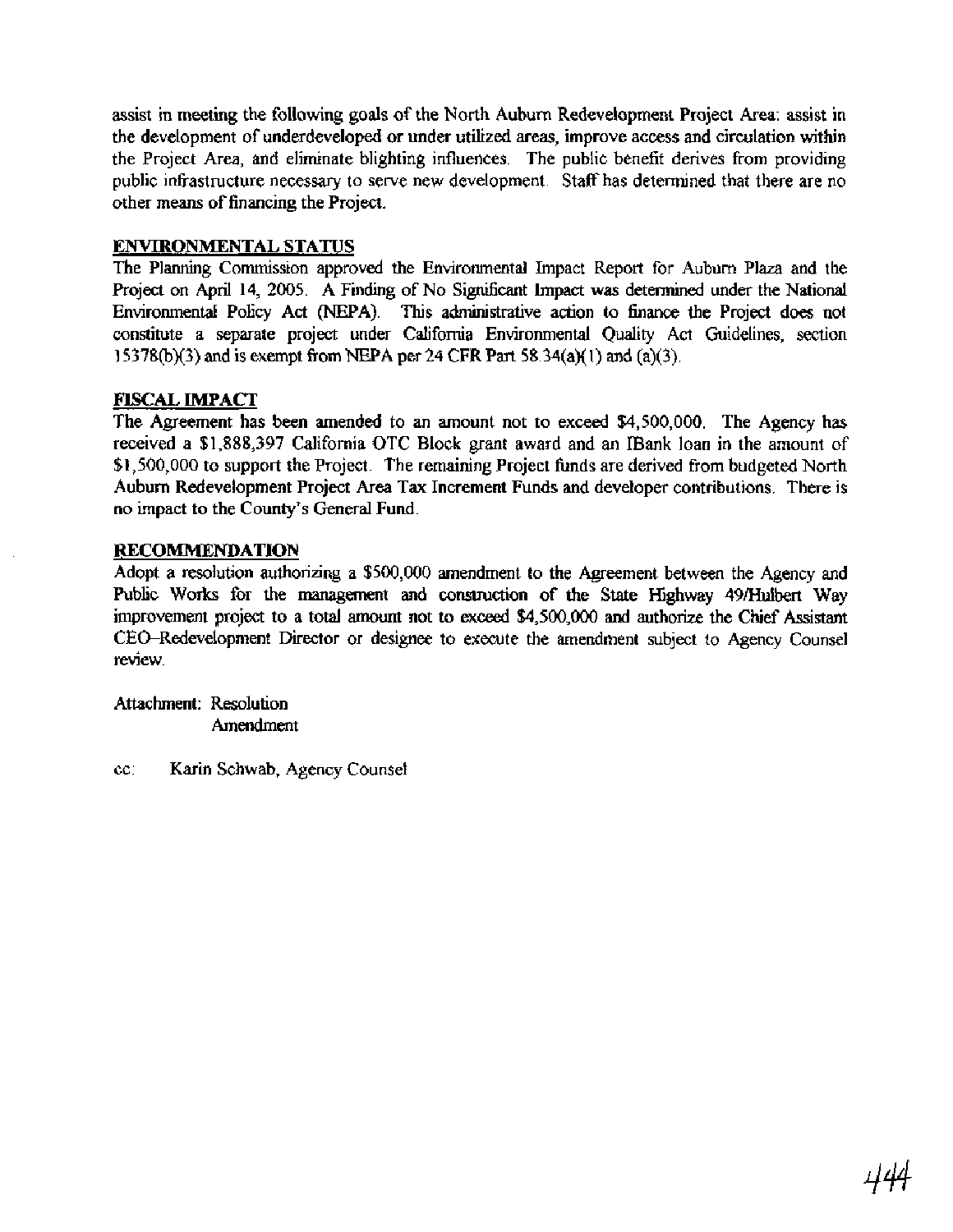# Before the Placer County Redevelopment Agency Board of Directors County of Placer, State of California

In the matter of:

Adopt a resolution authorizing a \$500,000 amendment to the Resol. No: Agreement between the Redevelopment Agency and Department of Public Works for the management and construction of the (3rd. No: ................................... State Highway 49/Hulbert Way improvement project to a total amount not to exceed **\$4,500,000** and authorize the Chief Fimt Reading: ..................... Assistant CEO-Redevelopment Director or designee to execute the amendment subject to Agency Counsel review.

The following Resolution was duly passed by the Redevelopment Agency Board

of the County of Placer at a regular meeting held October **2,2007,** 

by the following vote on **roll** call:

Ayes:

Noes:

Absent:

Signed and approved by me after its passage.

Attest: Clerk of said Board Chair, Agency Board

WHEREAS, the Placer County Redevelopment Agency (Agency) has adopted the North Auburn Redevelopment Project **Area** (Project **Area),** the North Auburn Redevelopment Plan, and the Implementation Plan for the Project Area (collectively Project Area and Plans); and

WHEREAS, the Agency is responsible for administering the Project Area and Plans to effectuate redevelopment efforts within the Project Area; and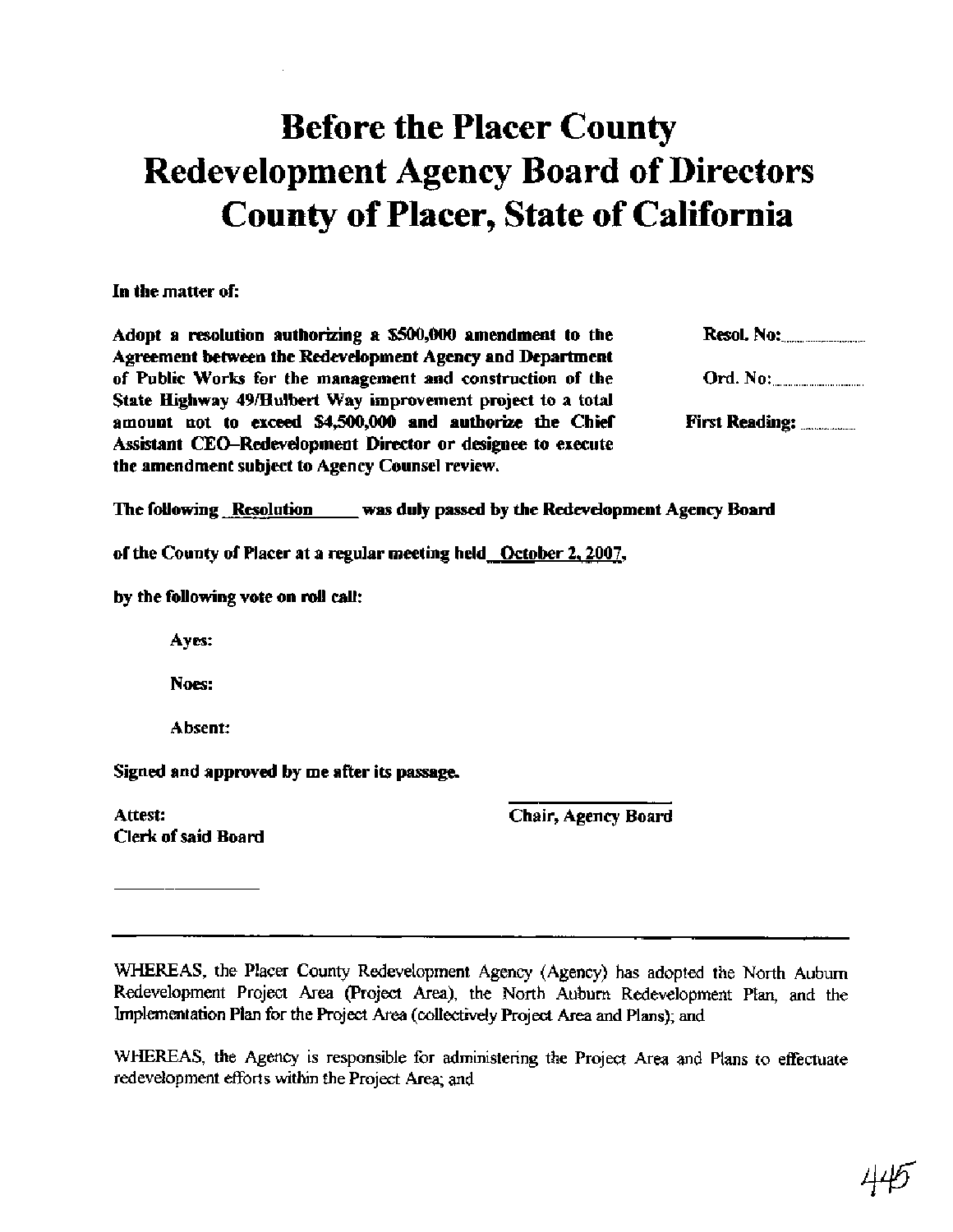WHEREAS, the Agency is administering, on behalf of the County of Placer (County), a State of California Community Development Block Grant (CDBG) Over-the-counter program grant for public improvement, and the Agency has applied for and received a loan fiom the State of California Infrastructure and Economic Development Bank to finance the costs of the State Highway 49/Hulbert Way Improvement Project (Project); and

WHEREAS, the Project consists of road widening, turn lanes, installation of a traffic signal, drainage improvements, and retaining walls primarily along State Highway 49 between Luther Road and New Airport Road; and

WHEREAS, the Project will assist in the elimination of blight in that it attracts new commercial activity and creates new jobs. The Project is consistent with the goals and objectives of the Project Area and Plans which is to assist in the development of underdeveloped or poorly developed **areas,** that are under utilized, or improperly utilized, and to improve access and circulation with the Project Area; and

WHEREAS, the Agency finds and determines that the public interest and necessity requires renewed development and occupancy in the Project Area; that the Project is planned and located in a manner that will be most compatible with the greatest public good and the least private injury; that the Project could not occur without redevelopment assistance; and

WHEREAS, pursuant to Health & Safety Code Section 33128, the Agency has adopted the strategy of entering into agreements with the Department of Public Works(Public Works) to staff, administer, and manage bidding, design, and construction on various capital projects funded by the Agency; and

WHEREAS, on April 17,2007, the Agency Board approved entering into an Agreement between the Agency and Public Works in a not to exceed amount of \$4,000,000 to provide construction management.

WHEREAS, the Planning Commission of the County approved the Environmental Impact Report for the Auburn Plaza project (EIAQ-3697) on April 14, 2005. Findings of No Sigmficant Impact were determined for the Project under the National Environmental Policy Act (NEPA) guidelines. This ' administrative action to **finance** the Project does not constitute a project under California Environmental Quality Act Guidelines, Section 15378 @) (3), and is exempt fiom NEPA per 24 CFR **Part** 58.34 (a)(l) and (a)(3).

NOW, THEREFORE BE IT RESOLVED by the Agency Board that after due consideration of the facts presented, the findings including, but not limited to, the environmental findings regarding this action, as stated in the staff report that accompanies this resolution are approved.

BE IT FURTHER RESOLVED by the Agency Board to make the following findings:

Section 1. The Project is of benefit to the Project Area and to the immediate neighborhood of the Project.

Section  $2$ . There are no other means of financing the Project available to the community.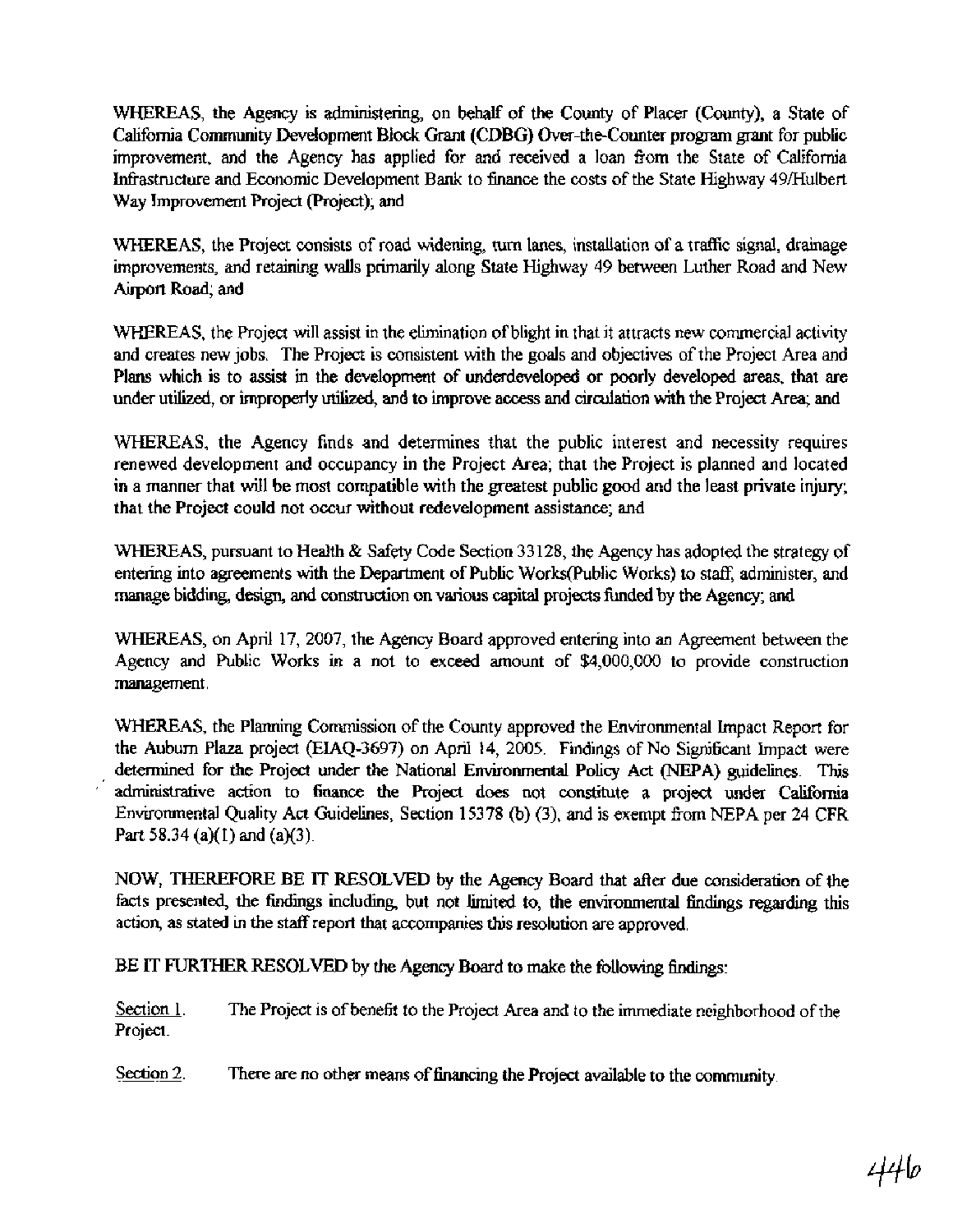Section 3. The Agency's contribution of the cost of the Project will assist in the elimination of one or more blighting conditions in the Project Area.

**BE IT FURTHER RESOLVED** by the Agency Board that the **fist** amendment to the State Highway **49/Hulbert** Way Project Interagency Project Management **Agreement** in the amount of \$500,000 not to exceed \$4,500,000 is approved, and the Chief Assistant CEO-Redevelopment Director or designee is authorized to execute the amendment subject to Agency Counsel review.

**BE IT FURTHER RESOLVED** by the Agency Board **that** this resolution **shall** become effective imrnediately'upon adoption.